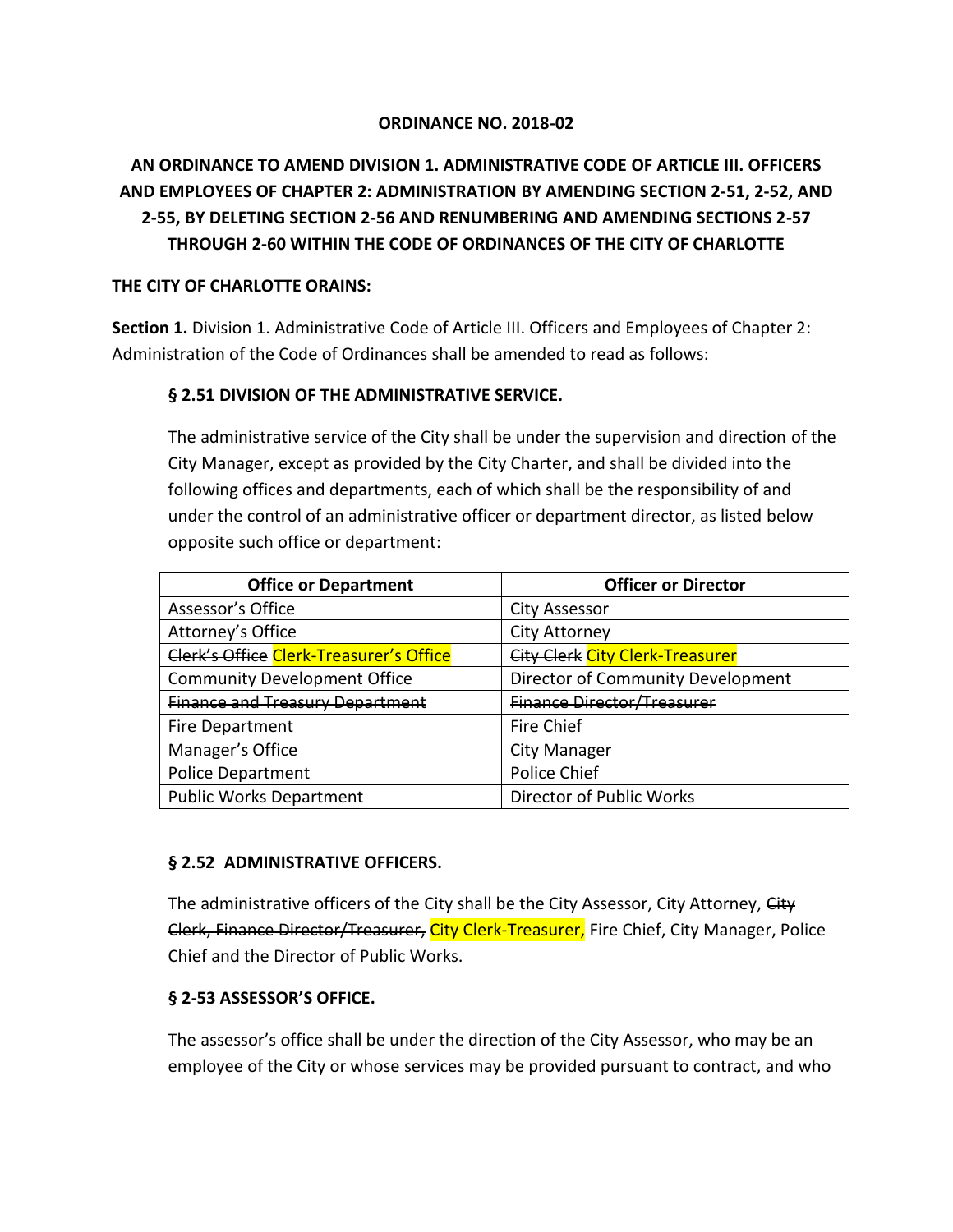shall have the duties and responsibilities detailed for such office in the City Charter, this code and state statutes.

## **§ 2-54 ATTORNEY'S OFFICE.**

The attorney's office shall be under the direction of the City Assessor, who may be an employee of the City or whose services may be provided pursuant to contract, and who shall have the duties and responsibilities detailed for such office in the City Charter, this code and state statutes.

## **§ 2-55 CLERK'S OFFICE CLERK-TREASURER'S OFFICE.**

(A) The clerk's clerk-treasurer's office shall be under the direction of the City Clerk Clerk-Treasurer, who shall have the duties and responsibilities detailed for such office the offices of City Clerk and City Treasurer in the City Charter, this code and state statutes. In addition he or she shall act as clerk for the Planning Commission and the Zoning Board of Appeals and shall be responsible for reconciliation of the City's bank accounts, for preparation of bills and the receipt of payments of utility and other services rendered by city departments and for payroll and related functions for city employees.

(B) There is hereby established within the <del>clerk's</del> clerk-treasurer's office, the human resources office. This office shall be charged with development of personnel policies, assisting officers and departments head in the development of work rules applicable to their departments, negotiation of collective bargaining agreements, overseeing the process of recruiting, hiring, disciplining and terminating employees, the development and implementation of employee training programs, the preparation and administration of pay plans, and the administration of employee benefit programs.

(C) Pursuant to § 6.5 (F) of the City Charter, the City Clerk-Treasurer shall perform the duties of City Auditor. Such duties shall be performed under the supervision and with the assistance of the City Manager and may be carried out by the City Clerk-Treasurer himself of herself, through the use of contractual services or through a combination of the two.

#### **§ 2-56 FINANCE AND TREASURY DEPARTMENT.**

The Finance and Treasury Department shall be under the direction of the Finance Director/Treasurer, who shall have the duties and responsibilities detailed for the offices of City Auditor and City Treasurer in the City Charter, this code and state statutes. In addition, he or she shall assist the City Manager in the preparation of the annual budget, shall be responsible for the preparation of bills and the receipt of payments of utility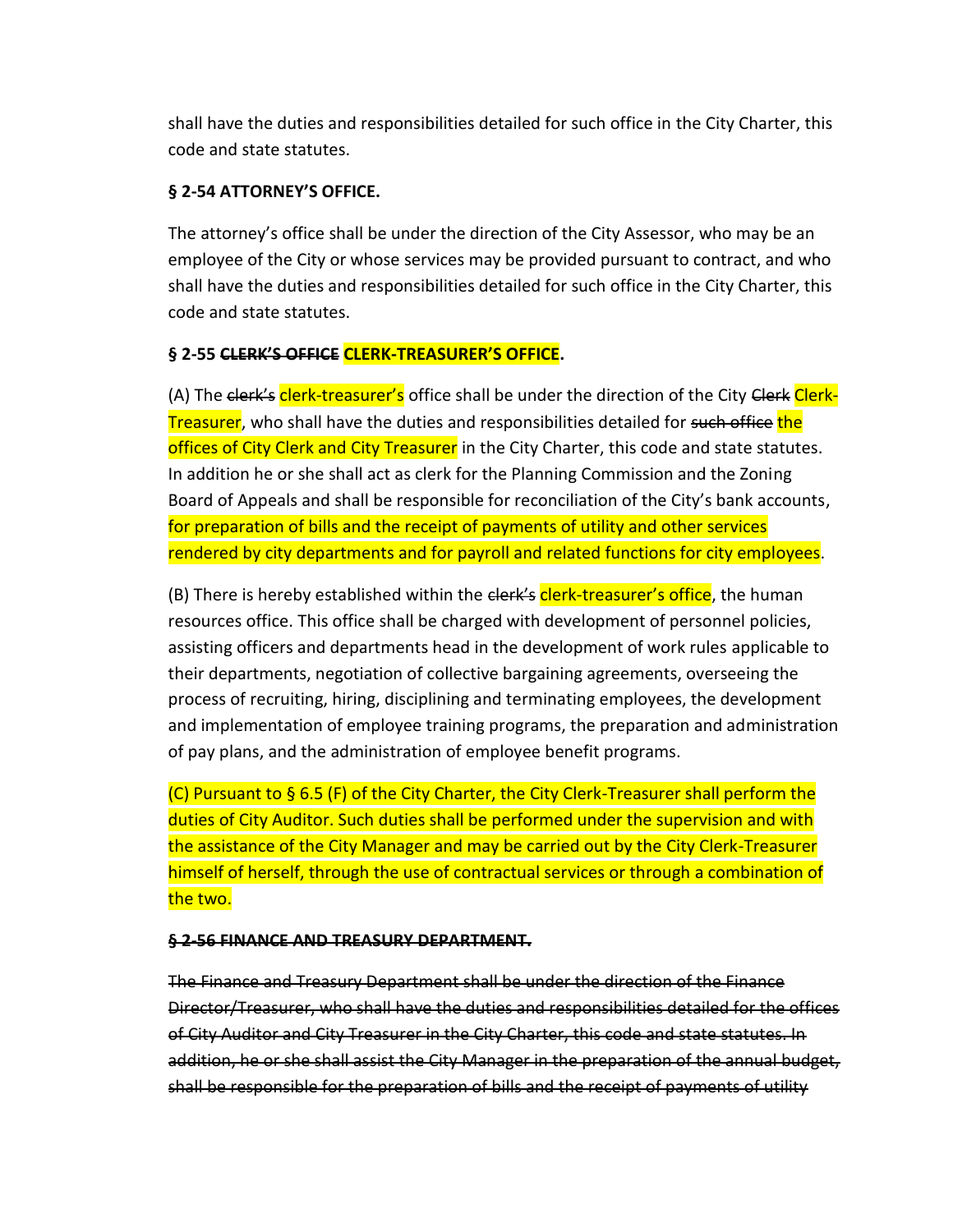and other services rendered by city departments and shall be responsible for payroll and related functions for city employees.

#### **§ 2-57 2-56 FIRE DEPARTMENT.**

(A) The Fire Department shall be under the direction of the Fire Chief, who shall have the duties and responsibilities detailed for such office in the City Charter, this code and state statutes. In addition, the Fire Chief shall have the responsibility for supervising the work of such other employees or contractors employed by the city for the purpose of providing building, plumbing, mechanical, electrical and property maintenance inspection services.

(B) There is hereby established within the Fire Department a building division, which shall have the responsibility of providing, with Fire Department employees and/or through the use of contractors, building and property maintenance inspection services.

## **§ 2-58 2-57 MANAGER'S OFFICE.**

(A) The manager's office shall be under the direction of the City Manager, who may be an employee of the City or whose duties may be provided by contract, and who shall have the duties and responsibilities for such office in the City Charter, this code and state statutes, and such additional duties and responsibilities assigned to him or her from time to time by the City Council. The City Manager shall see that all laws, ordinances, rules and regulations adopted by the City Council and the provisions of this code are properly enforced.

(B) There is hereby established within the manager's office, the community development office. The community development office shall be under the direction of the Director of Community Development. He or she shall have responsibility for activities related to a general program of community and economic development, including, but not limited to, providing assistance to city boards and commission engaged in community and economic development activities, representing the City with other organizations in the community engaged in community and economic development, representing the City with business enterprises, overseeing the City's cable television governmental programming, and such other duties as are assigned to him or her from time to time by the City Manager. In addition, the Director of Community Development shall have the responsibility for administering the zoning ordinance, shall function as the primary staff person assigned to assist the Planning Commission and the Zoning Board of Appeals in carrying out their duties under said ordinance, and shall perform such other duties as are assigned under said ordinance to the building office.